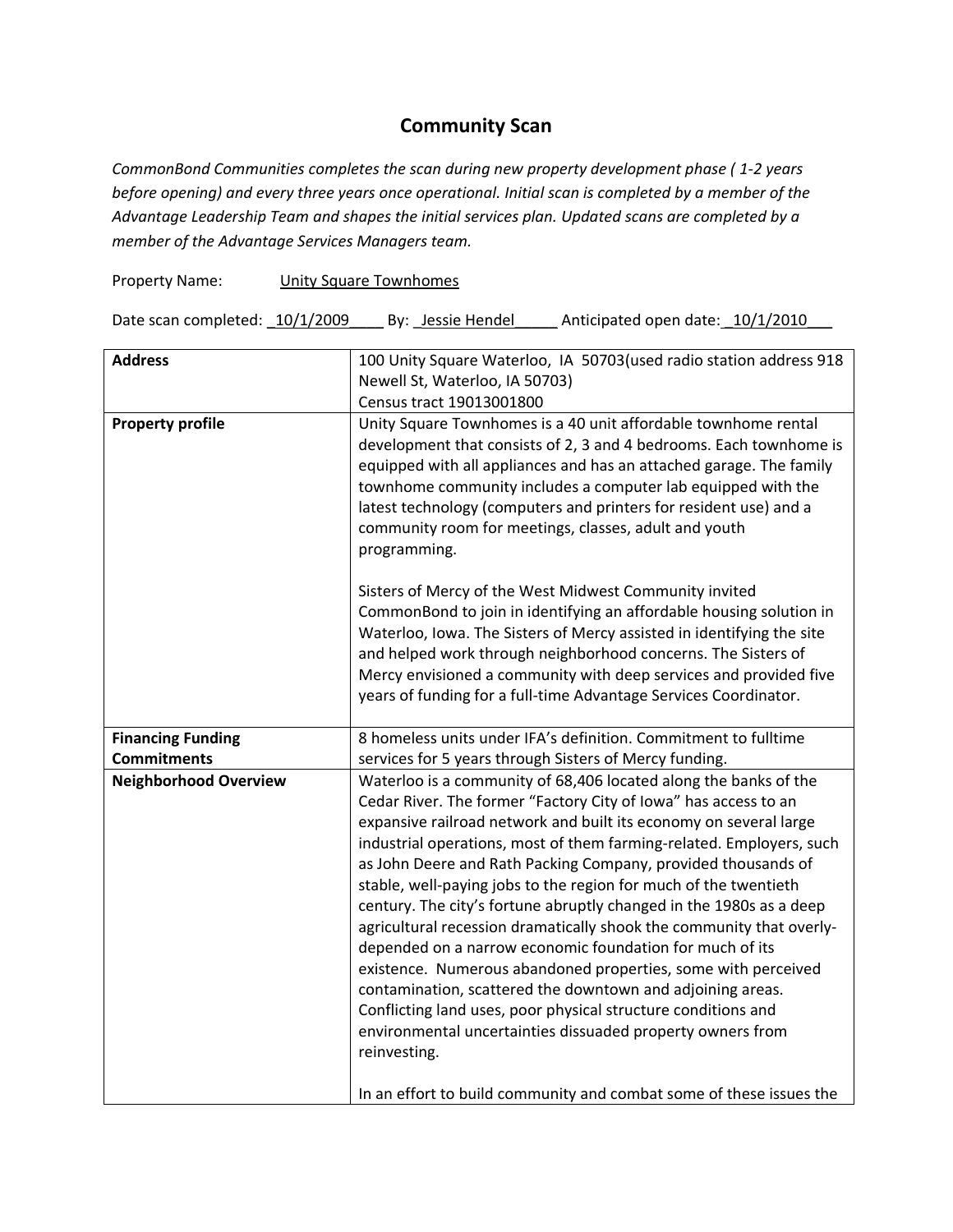|                                                                                   | City of Waterloo created the "Waterloo Millennium Plan" in 1999 that<br>set forth the goals, actions and specific implementers required to<br>make the community's vision a reality. For this plan, the City found<br>federal and state funds to start investing and rebuilding Waterloo.<br>The City of Waterloo notifies citizens with information through the<br>City's website, the local television and radio stations, their cable<br>television public access channel, newspaper articles and through the<br>Neighborhood Services newsletter.<br>Unity Square Townhomes will reside in a neighborhood known for its<br>deep roots and community appeal. The townhome community was<br>named after the Unity Neighborhood Association where buildings are<br>located. The townhomes are approximately three blocks from an<br>elementary school and less than two miles from a middle school and<br>high school. The nearest grocery store is two miles away. Also, within<br>two miles there is a hospital, nursing college and several convenience<br>stores. The city also has a public transportation system that runs from<br>6:00 am to 6:00 pm.                                                                                                                                                                                                                                                                                                                                                      |
|-----------------------------------------------------------------------------------|--------------------------------------------------------------------------------------------------------------------------------------------------------------------------------------------------------------------------------------------------------------------------------------------------------------------------------------------------------------------------------------------------------------------------------------------------------------------------------------------------------------------------------------------------------------------------------------------------------------------------------------------------------------------------------------------------------------------------------------------------------------------------------------------------------------------------------------------------------------------------------------------------------------------------------------------------------------------------------------------------------------------------------------------------------------------------------------------------------------------------------------------------------------------------------------------------------------------------------------------------------------------------------------------------------------------------------------------------------------------------------------------------------------------------------------------------------------------------------------------------------------------|
| <b>Identified community</b><br>leaders/potential partners                         | Through our process of establishing our organization in the City of<br>Waterloo, we were able to establish key partners that would be able<br>to provide our future residents with services and help us establish<br>ourselves in the community. The organizations identified are as<br>follows: KBBG Radio Station, Northeast Iowa Food Bank, Cedar Valley<br>United Way, Positive Steps, Operation Threshold, Jesse Cosby<br>Neighborhood Center, Iowa Heartland Habitat for Humanity, Cedar<br>Valley Friends of the Family, Exceptional Persons, Inc., Consumer<br>Credit Counseling Services, Goodwill Industries, Community Housing<br>Initiatives, Pathways, Inc., Iowa State Extension, YWCA and faith-<br>based organizations such as the Salvation Army, Eastside Ministerial<br>Alliance, Catholic Charities and St. Vincent de Paul. Organizations that<br>provide various levels of health care include People's Clinic and Black<br>Hawk-Grundy Mental Health Center for mental health.<br>These organizations provide many services to the City of Waterloo,<br>including but not limited to: counseling, case management, life skills<br>training, financial literacy classes and victim advocacy. These activities<br>help residents to develop the skills and knowledge to transition into<br>permanent supportive housing or independent living and to maintain<br>steady employment.<br>Sister of Mercy have relationships, deep roots and a commitment to<br>Waterloo. They are our champion. |
| <b>Community assets</b><br>* Identified via discussions with<br>community leaders | Some of the Community assets that are identified were programs and<br>services to meet the differing needs of individuals as they progress<br>toward self-sufficiency. These community assets included, but are not<br>limited to: schools, churches, a public library, hospital and medical                                                                                                                                                                                                                                                                                                                                                                                                                                                                                                                                                                                                                                                                                                                                                                                                                                                                                                                                                                                                                                                                                                                                                                                                                       |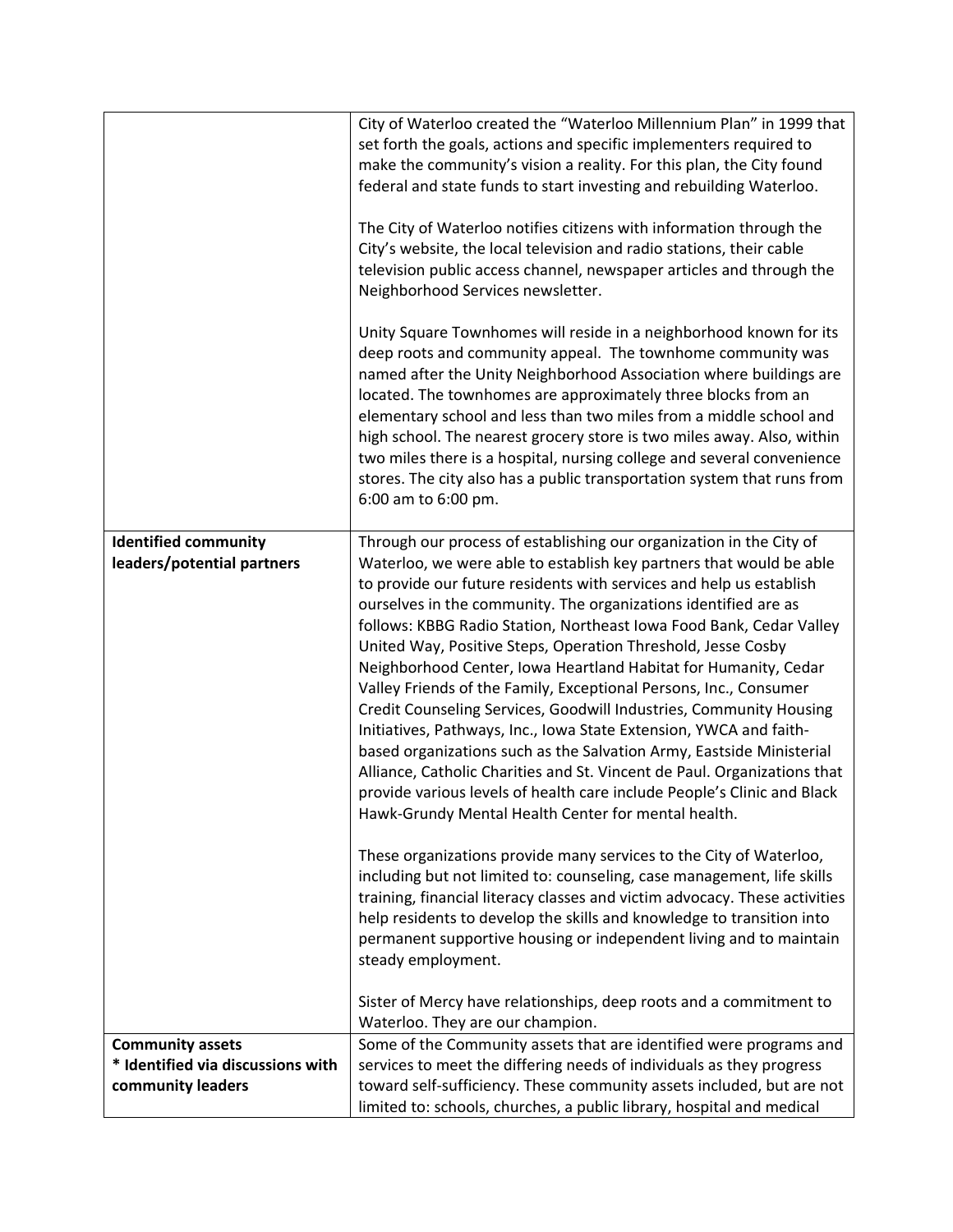|                                   | clinic; the Neighborhood Associations which provide Neighborhood        |
|-----------------------------------|-------------------------------------------------------------------------|
|                                   | Partners to assist residents with finding resources; organizations like |
|                                   | the YWCA that provide recreational activities for free or at a low      |
|                                   | price; nonprofits such as Family and Children's Council which provides  |
|                                   | resources for parenting classes and child abuse resources and the       |
|                                   | Neighborhood Hub which serves as a resource center providing youth      |
|                                   | activities and adult educational programs.                              |
| <b>Community challenges</b>       | As a part of our plan to establish our organization in the City of      |
| * Identified via discussions with | Waterloo, we met with key community leaders including the Mayor         |
| local leaders                     | of Waterloo, City Council, local nonprofit organizations and other      |
|                                   | stakeholders in the community. The main challenges identified were:     |
|                                   | (1) lack of affordable housing; (2) deteriorating neighborhoods and     |
|                                   | facilities that serve lower- income populations; (3) diverse            |
|                                   | employment opportunities; and (4) gaps in the participation of          |
|                                   | private industry and better coordination of resources.                  |
| <b>Census tract data</b>          |                                                                         |
| <b>Unemployment rate</b>          | 25%                                                                     |
| <b>Average Household income</b>   | \$23,333                                                                |
| % of households living in         | 39%                                                                     |
| poverty                           |                                                                         |
| Race                              | 79% Black, 14% White, 7% Native Hawaiian/Pacific Islander               |
| % of homeowners vs renters        | 53% Homeowners                                                          |
| <b>Educational attainment</b>     | 75% High School Diploma, 15% Bachelors or Higher                        |
| <b>Rental Vacancy rate</b>        | 5%                                                                      |

**Local community resources/partners**

| <b>Organization Name</b> | Overview                         | Contact information             | Advantage        |
|--------------------------|----------------------------------|---------------------------------|------------------|
|                          |                                  |                                 | Services Program |
|                          |                                  |                                 | Area             |
| Iowa Workforce           | IWD is a state agency            | <b>IOWAWORKS CENTER</b>         | Education and    |
| Development (IWD) &      | committed to providing           |                                 | Advancement      |
| <b>lowaWorks</b>         | employment services              | Location: 3420 University       |                  |
|                          | for individual job               | Avenue Waterloo, IA 50701       |                  |
|                          | seekers through our<br>lowaWORKS | Phone: 319-235-2123             |                  |
|                          |                                  |                                 |                  |
|                          | partnership                      | Fax: 319-235-1068               |                  |
|                          |                                  | Workforce Investment            |                  |
|                          |                                  | Opportunity Act (WIOA) and      |                  |
|                          |                                  | <b>PROMISE JOBS Information</b> |                  |
|                          |                                  | Phone: 319-291-2546             |                  |
|                          |                                  | Fax: 319-291-2651               |                  |
|                          |                                  |                                 |                  |
|                          |                                  | Email:                          |                  |
|                          |                                  | Region7.Web@iwd.iowa.gov        |                  |
|                          |                                  |                                 |                  |
|                          |                                  |                                 |                  |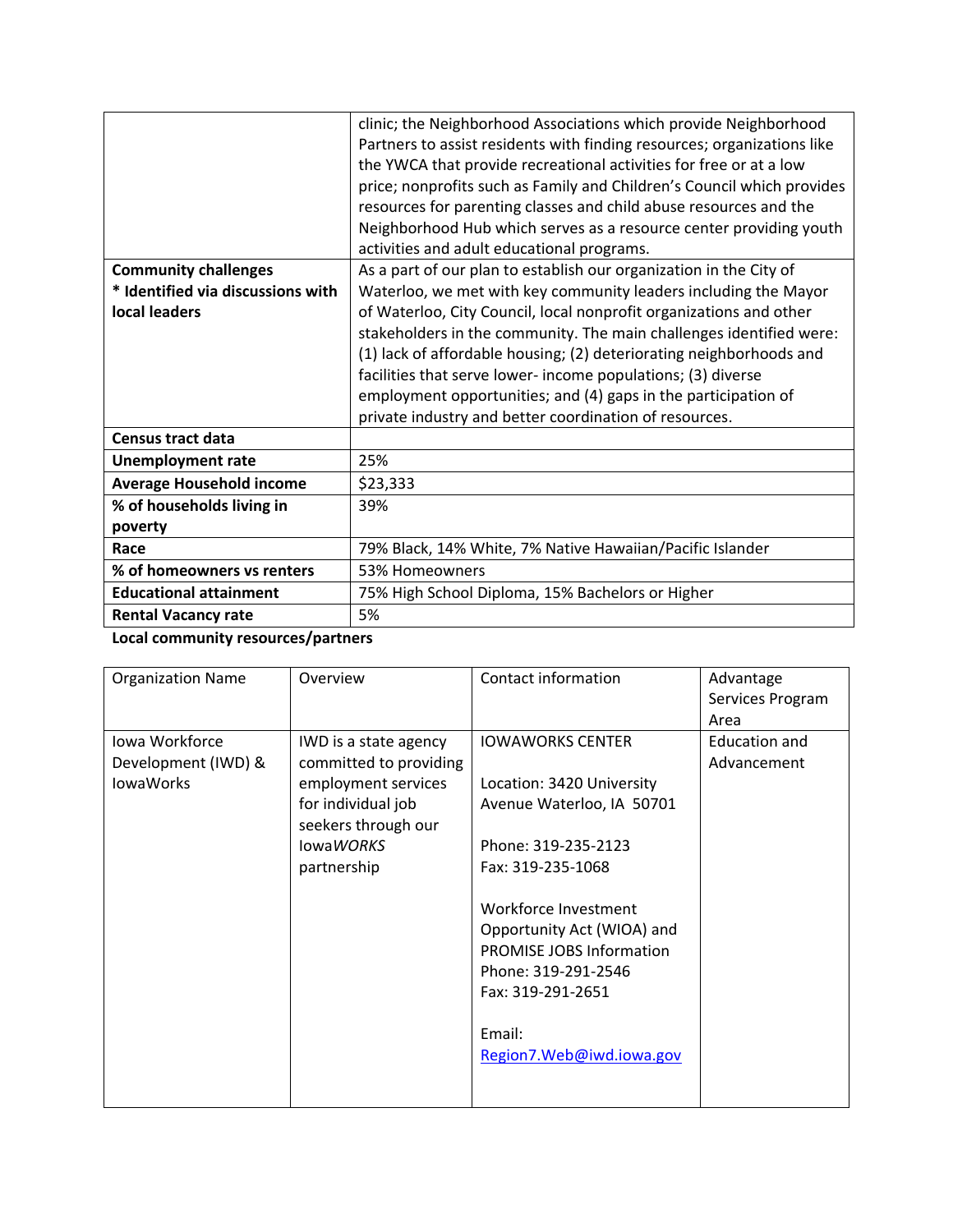| University of Northern | <b>Expand awareness</b>       | <b>UNI Center for Urban</b>   | <b>Education and</b> |
|------------------------|-------------------------------|-------------------------------|----------------------|
| Iowa Center for Urban  | about educational             | <b>Education (UNI-CUE)</b>    | Advancement          |
| Education (UNI-CUE)    | opportunities and to          | 800 Sycamore Street           |                      |
|                        | assist eligible students      | Waterloo, Iowa 50703-4730     |                      |
|                        | to enroll in a high           |                               |                      |
|                        | school equivalency            | Phone: (319) 273-4772         |                      |
|                        | program or post-              | Fax: (319) 433-0160           |                      |
|                        | secondary                     |                               |                      |
|                        | institution. The UNI          |                               |                      |
|                        | EOC program strives to        |                               |                      |
|                        | assist individuals with       |                               |                      |
|                        | overcoming                    |                               |                      |
|                        | educational barriers.         |                               |                      |
| Iowa State Extension   | Present information for       | 3420 University Avenue STE B  | Health and           |
| (ISU)                  | everyday living through       | Waterloo IA 50701             | Wellness             |
|                        | public programs &             | 319-234-6811                  |                      |
|                        | workshops, direct mail,       | <b>County Staff Directory</b> | <b>Education and</b> |
|                        | radio, television, and        | Fax: 319-234-5581             | Advancement          |
|                        | newspapers. Staff             |                               |                      |
|                        | members also provide          |                               |                      |
|                        | one-on-one counseling,        |                               |                      |
|                        | advise various                |                               |                      |
|                        | organizations &               |                               |                      |
|                        | businesses, and               |                               |                      |
|                        | organize conferences,         |                               |                      |
|                        | workshops and                 |                               |                      |
|                        | educational courses on        |                               |                      |
|                        | Families & Healthy            |                               |                      |
|                        | Living                        |                               |                      |
|                        | Finances                      |                               |                      |
|                        | Food, Nutrition and<br>Health |                               |                      |
|                        | Home and Family               |                               |                      |
|                        |                               |                               |                      |
| The Neighborhood Hub   | Seeks to improve the          | <b>PHONE</b>                  | Stability and        |
|                        | health and well-being         | $(319)$ 235-5553              | Independence         |
|                        | of all people on the          |                               |                      |
|                        | north eastside of             | <b>ADDRESS</b>                | Community            |
|                        | Waterloo, Iowa by             | 805 Adams St                  | <b>Building and</b>  |
|                        | providing resources           | Waterloo IA 50703-3201        | Engagement           |
|                        | and programming so            |                               |                      |
|                        | they can live                 |                               |                      |
|                        | productive, stable lives,     |                               |                      |
|                        | and be active agents of       |                               |                      |
|                        | change in their               |                               |                      |
|                        | neighborhoods.                |                               |                      |
| Jesse Cosby Center     | The Jesse Cosby Center        | Phone                         | Stability and        |
|                        | is dedicated to keeping       | (319) 234-1793                | Independence         |